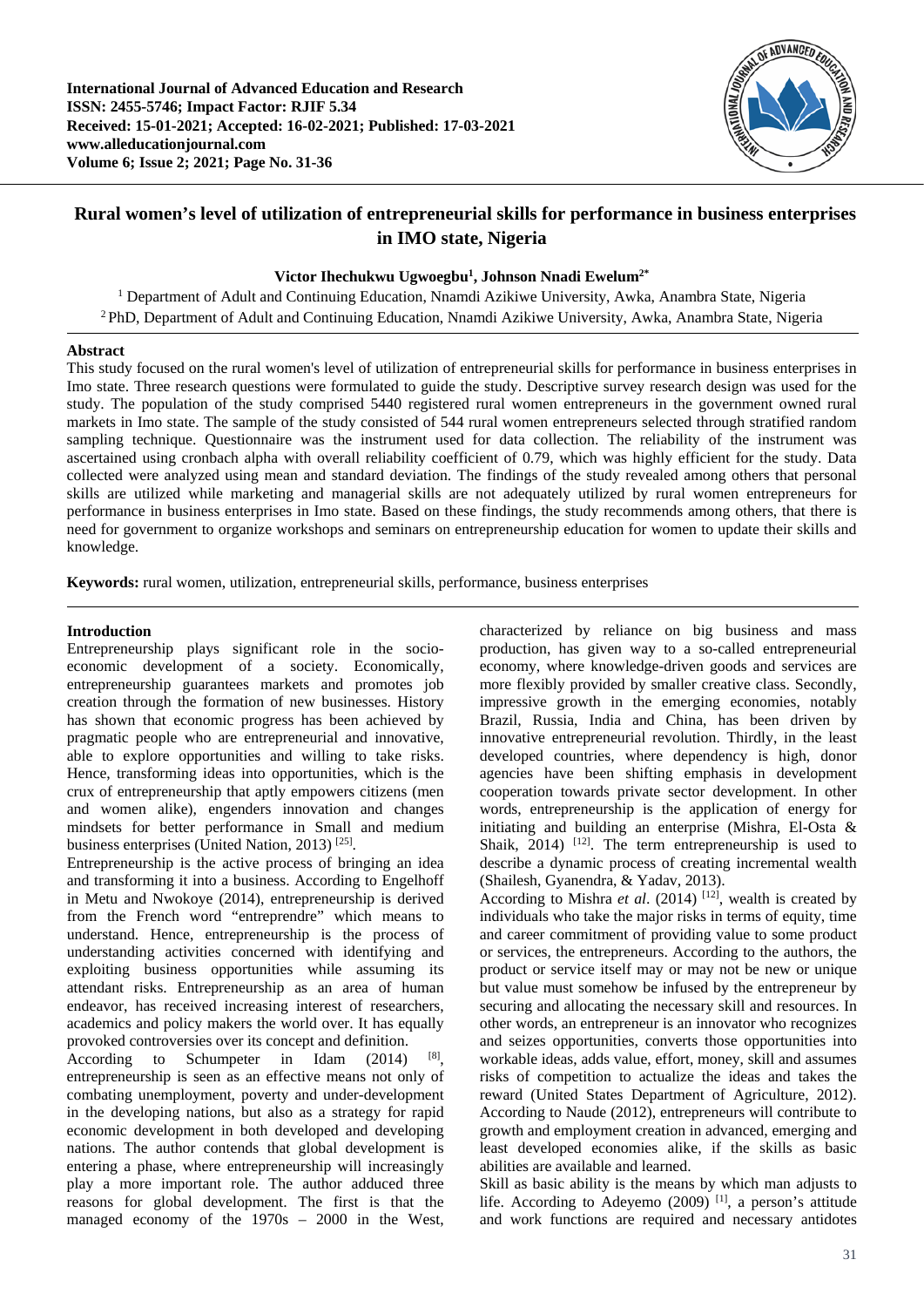suggesting the suitable skills performance and acquisition of same by going through a given work sample are also required. In the work place, skill is what the workers give in exchange for remuneration. If the skill (or the cluster of skills popularly referred to as aptitudes) given is satisfactory, the worker gets satisfaction and the employer gets satisfied too. This process, if sustained, culminates in promotion, retaining and prolonged tenure that leads to productivity. The case is not different in the market place and business environment. Therefore, entrepreneurial skills are skills needed to have to succeed in business.

Entrepreneurial skills are the basic skills necessary to enable one start, develop, finance and succeed in business enterprise (Adeyemo, 2009) [1]. Entrepreneurial skill is the ability of an individual to exploit an idea and create an enterprise (small or big) not only for personal gain but also for social and developmental gain (Olagunju, 2015)  $^{[15]}$ . These skills include personal skills which are traits inherent in individuals that help them to function effectively in business, for example self-discipline; managerial skills which means the ability to take decisions as well as analyze complex situation and draw conclusions that will make the business succeed; marketing skills which entails the ability to reach out to the audience using the best approach to be able to effectively sell (Sousa & Almeida, 2014) [21]. Entrepreneurship and entrepreneurship skills are associated with innovative and dynamic developments within the small and medium business enterprise (SME) sector (United State Department of Agriculture, USDA, 2012).

According to Taiwo, Ayodeji and Yusuf (2012) [23], inherent in the rural areas, are small and medium enterprises. For people living and doing small and medium businesses in the rural areas, especially the rural women, these basic abilities are expected of them to possess in a changing world to be able to stand the pressure of the times, for better performance in their small and medium business enterprises. In the views of Gheorghe  $(2014)$  [7], A business enterprise is a business organization that is formed and which provides goods and services, creates jobs, contributes to national income, imports, exports, and above all, sustainable economic development. The author gave examples of business enterprises such as large firms, such as industries and multinational companies, and small and medium enterprises, such as lock-up shops, petty-trading, etc.

According to Taiwo, *et al* (2012)<sup>[23]</sup>, in the Nigerian context, small and medium business constitute the very foundation upon which the large businesses were built, however, small and medium enterprises have been identified differently by various individuals and organization such that an enterprise that is considered small and medium in one place is seen differently in another. Even within a country, the definition changes over time. Some common indicators employed in the various definitions include total assets, size of labor employed, values of annual turnover and capital investment. The small-scale industries of Federal Ministry of Industries defined small scale as '' enterprises having capital (investment in land, building, machinery and equipment and working capital) up to N60,000.00 and employing not more than 50 person". The Central Bank's monetary and credit guidelines, small-scale industries were regarded as establishment whose annual turnover is less than N6 million and capital not exceeding N10 million (Taiwo *et al*, 2012) [23]. According to Brwon, Medott and Hamitton (2014), many small firms are created as a last resort rather than as first choice and have therefore invited growth potential, especially in rural areas by rural women.

According to United Nations Industrial Development Organization (UNIDO) (2003)  $[24]$ , rural women are females living and/or doing business in the rural settlements. People living in the rural peripheries, and especially women, shoulder the burden of the world's poverty, particularly in the least developed countries and sub-Saharan Africa. They have been deprived for too long from participating in the opportunities and benefits of economic growth and globalization (UNIDO, 2003)  $[24]$ , but more recently, women have moved a step ahead from just having a corporate career which gave them financial self-determination and growth to express their abilities. This is just the role education plays. Education is a tool for bridging the gap between ignorance and effective performance in business. The level of education usually determines the rate and extent to which individuals can assimilate the different concepts and apply them (Phungwayo & Mogashoa, 2014) <sup>[18]</sup>. The literacy rate of rural women entrepreneurs in Imo state is found at low level compared to male population; bulk of their activities revolve around them; nothing shows that progress is being recorded, nor things done in line with the nitty-gritty of entrepreneurship. The rural women who are mostly nonliterates seem to be ignorant of new technology or unskilled, unable to do research and gain the necessary training to be

compared to their graduate counterparts. The non-literate rural women seem to have little or no knowledge of measurement and basic accounting for effective performance in their small and medium enterprises (UNIDO in Mehta & Mehta, 2011) <sup>[11]</sup>. One then wonders if they utilize the inherent skills expected of entrepreneurs for effective performance in their business enterprises. It is worthy of note here, that there is a direct relationship between utilization of entrepreneurial skills and the success of the rural women in their business enterprises. This is borne out of the fact that business knowledge and entrepreneurial skills acquired through organized training/education assist the recipients in acquiring new ideas and methods needed for success in entrepreneurial practice when utilized. This study, therefore, sought to determine the rural women's level of utilization of entrepreneurial skills for performance in their small business enterprises in Imo state.

### **Purpose of the Study**

The purpose of this study is to determine the rural women's level of utilization of entrepreneurial skills for performance in business enterprises in Imo state. Specifically, the study seeks to ascertain the rural women's level of utilization of:

- 1. Personal skills for performance in business enterprises in Imo state.
- 2. Managerial skills for performance in business enterprises in Imo state.
- Marketing skills for performance in business enterprises in Imo state.

#### **Research Questions**

The following research questions are formulated to guide the study

1. What is the rural women's level of utilization of personal skills for performance in business enterprises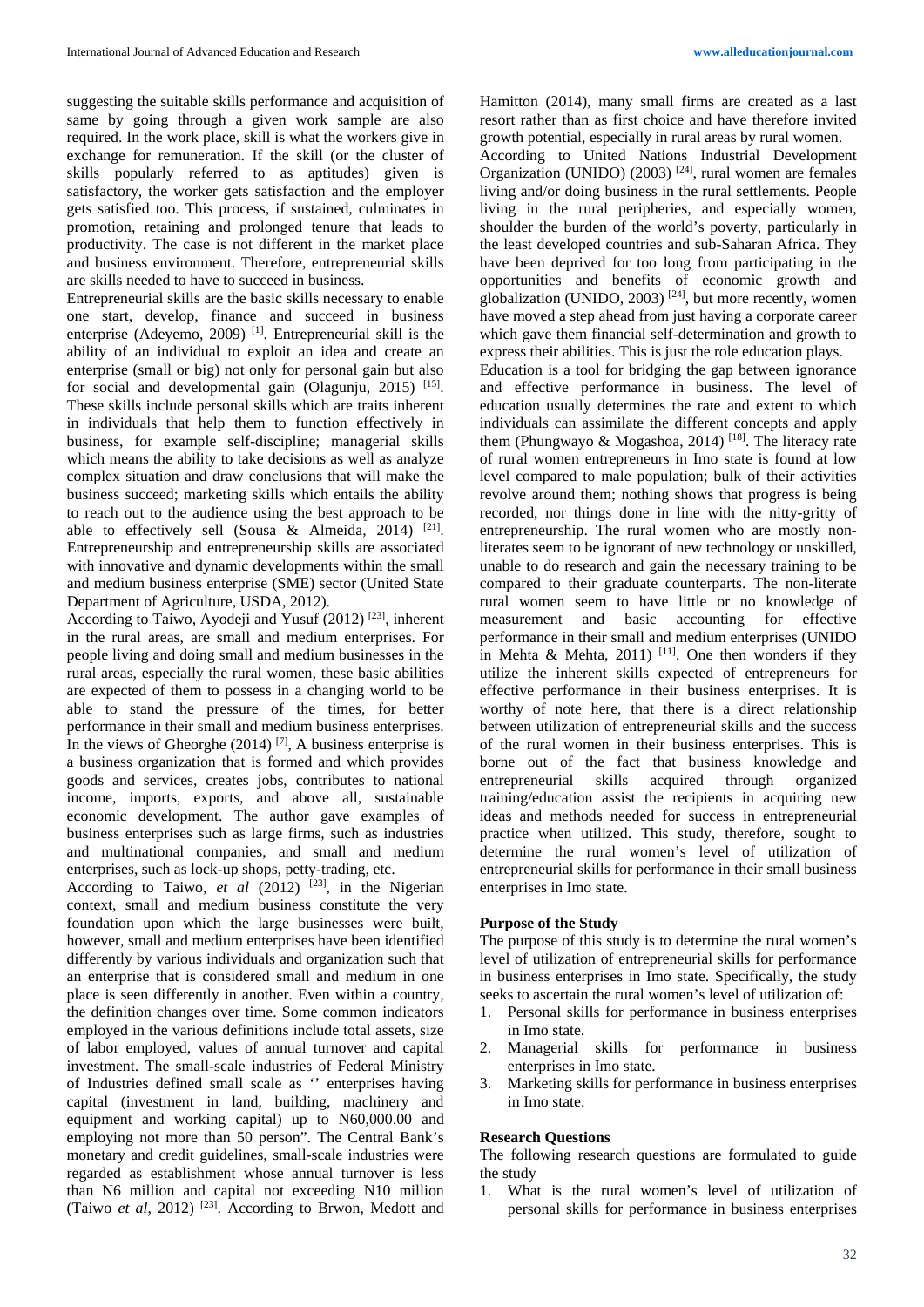in Imo state?

- 2. What is the rural women's level of utilization of managerial skills for performance in business enterprises in Imo state?
- 3. What is the rural women's level of utilization of marketing skills for performance in business enterprises in Imo state?

### **Materials and Methods**

The design adopted for this study was the descriptive survey research design. The population of the study comprised of all the 5440 registered women entrepreneurs in the government owned rural markets in the twenty-seven (27) local government areas of the three (3) senatorial zones in Imo state. The sample consisted of 544 registered rural women entrepreneurs selected through stratified random sampling. A self-structured questionnaire titled 'Rural Women's Level of Utilization of Entrepreneurial Skills for Performance in Business Enterprises (RWLUESPBE)' was used for data collection. The instrument was subjected to validity by three experts, one from the Department of Adult and continuing Education, one from the Department of

Science Education and the other one in Measurement and Evaluation from the Department of Educational Foundations, all from Nnamdi Azikiwe University, Awka. Comments and recommendations of the experts were effected in the final construction of the instrument by the researcher. The reliability coefficient of the instrument was ascertained using Cronbach's alpha and 0.79 was obtained and considered adequate for the study. The data collected was analyzed with mean and standard deviation. Decision rule was based on 4-point numerical values on the response modes assigned; Strongly Agree  $(SA) - 4$  points, Agree  $(A)$  $-3$  points, Disagree (D)  $-2$  points, and Strongly Disagree  $(SD) - 1$  point. A criterion mean of 2.5 was adopted. This means that any mean score of 2.5 and above was regarded as Agree and any mean score lower than 2.5 was regarded as Disagree.

# **Results**

**Research Question One:** What is the rural women's level of utilization of personal skills for performance in business enterprises in Imo state?

**Table 1:** Respondents' Mean and standard deviation ratings on rural women's level of utilization of personal skills for performance in business enterprises in Imo state

| S/NO | Utilization of Personal skills $N = 540$                          | Mean(X) | <b>SD</b> | Remarks  |
|------|-------------------------------------------------------------------|---------|-----------|----------|
| 1.   | I take risk in business                                           | 2.9     | 0.68      | Agree    |
| 2.   | I exhibit self-confidence in my business                          | 2.8     | 0.67      | Agree    |
| 3.   | I select the right business for myself                            | 3.1     | 0.72      | Agree    |
| 4.   | I come up with new ideas in business                              | 2.6     | 0.64      | Agree    |
| 5.   | I develop clear business goals                                    | 2.9     | 0.68      | Agree    |
| 6.   | I develop business opportunities                                  | 2.2     | 0.58      | Disagree |
| 7.   | I have foresight for my business                                  | 2.5     | 0.62      | Agree    |
| 8.   | I identify successful role models to emulate in a chosen business | 2.4     | 0.61      | Disagree |
|      | Grand mean                                                        | 2.7     | 0.65      | Agree    |

The data in table 1 show that the respondents agreed that they take risk in business, exhibit self-confidence in their business, select the right business for their self, come up with new ideas in business, develop clear business goals and have foresight for their business with the mean scores of 2.9, 2.8, 3.1, 2.6, 2.9 and 2.5 respectively. The analysis also shows that the respondents disagreed that they develop business opportunities and identify successful role models to emulate in a chosen business with a mean score of 2.2 and 2.4 respectively. The grand mean of 2.7 also shows agreement of the items by the respondents.

**Research Question Two:** What is the rural women's level of utilization of managerial skills for performance in business enterprises in Imo state?

**Table 2:** Respondents' Mean and standard deviation ratings on rural women's level of utilization of managerial skills for performance in business enterprises in Imo state.

| S/NO | Utilization of managerial skills N=540                            | $\mathbf{Mean}(\mathbf{X})$ | <b>SD</b> | <b>Remarks</b> |
|------|-------------------------------------------------------------------|-----------------------------|-----------|----------------|
| 9.   | I am knowledgeable in business management                         | 2.4                         | 0.61      | Disagree       |
| 10.  | I identify my customers' needs and supply them                    | 2.4                         | 0.61      | Disagree       |
| 11.  | I develop clear business goals and implement them                 | 2.1                         | 0.56      | Disagree       |
| 12.  | I take proper action in business to get results                   | 2.3                         | 0.59      | Disagree       |
| 13.  | I registered my business enterprise                               | 2.1                         | 0.56      | Disagree       |
| 14.  | I make appropriate use of feedback                                | 2.4                         | 0.61      | Disagree       |
| 15.  | I analyze properly in managing my business                        | 2.2                         | 0.58      | Disagree       |
| 16.  | I identify business strategies and use them                       | 2.0                         | 0.54      | Disagree       |
| 17.  | I organize human and material resources to achieve business goal  | 2.0                         | 0.54      | Disagree       |
| 18.  | I attend managerial trainings                                     | 2.3                         | 0.59      | Disagree       |
| 19.  | I manage time and meet business schedule                          | 2.2                         | 0.58      | Disagree       |
| 20.  | I obey existing laws and policies regulating business enterprises | 2.0                         | 0.54      | Disagree       |
| 21.  | I make proper decision in my business                             | 2.4                         | 0.61      | Disagree       |
| 22.  | I evaluate business transactions                                  | 2.3                         | 0.59      | Disagree       |
|      | Grand mean                                                        | 2.22                        | 0.57      | Disagree       |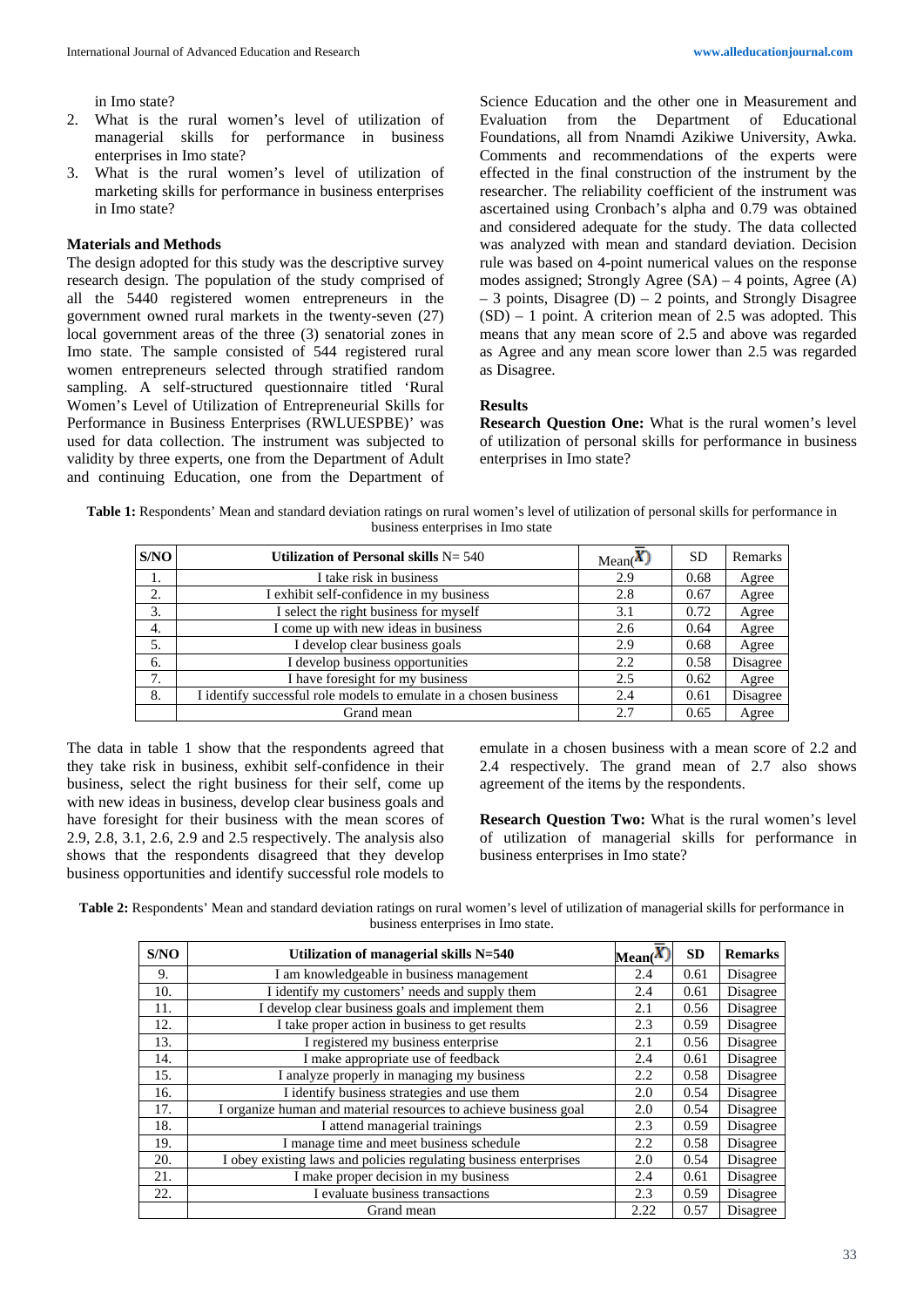From table 2 above, the respondents disagreed that they are knowledgeable in business management, identify customers' needs and supply them, develop clear business goals and implement them, take proper action in business to get results, identify business strategies and use them, organize human and material resources to achieve business goal, manage time and meet business schedule, obey existing laws and policies regulating business enterprises, make proper decision in their business, evaluate business transactions, they are knowledgeable in business management, registered their business enterprise, make appropriate use of feedback, analyze properly in managing their business and attend managerial trainings with a men score of 2.4, 2.4, 2.1, 2.3, 2.1, 2.4, 2.2, 2.0, 2.0, 2.3, 2.2, 2.0, 2.4 and 2.3 respectively.

#### **Research Question Three**

What is the rural women's level of utilization of marketing skills for performance in business enterprises in Imo state?

Table 3: Respondents' Mean and standard deviation ratings on rural women's level of utilization of marketing skills for performance in business enterprises in Imo state.

| S/NO | Utilization of marketing skills N=540                                | Mean(X) | <b>SD</b> | <b>Remarks</b> |
|------|----------------------------------------------------------------------|---------|-----------|----------------|
| 23.  | I identify and meet customers' needs                                 | 2.3     | 0.59      | Disagree       |
| 24.  | I carry out product advertisements                                   | 2.1     | 0.56      | Disagree       |
| 25.  | I maintain customer relationship                                     | 2.4     | 0.61      | Disagree       |
| 26.  | I make use of effective marketing strategies to sell                 | 2.2     | 0.58      | Disagree       |
| 27.  | I control my customers when prices go up or down                     | 2.0     | 0.54      | Disagree       |
| 28.  | I communicate effectively/relate well with my customers              | 2.0     | 0.54      | Disagree       |
| 29.  | I satisfy my customers by identifying their needs and supplying them | 2.3     | 0.59      | Disagree       |
| 30.  | I identify market opportunities and utilize them                     | 2.2     | 0.58      | Disagree       |
|      | Grand mean                                                           | 2.16    | 0.57      | Disagree       |

Data in table 3 show that the respondents disagreed that they identify and meet customers' needs, carry out product advertisements, maintain customer relationship, make use of effective marketing strategies to sell, communicate effectively/relate well with their customers, satisfy their customers by identifying their needs and supplying them, identify market opportunities and utilize and control customers when prices go up or down with a mean score of 2.3, 2.1, 2.4, 2.2, 2.0, 2.0, 2.3 and 2.2 respectively. The grand mean of 2.16 shows disagreement of the respondents on the items.

#### **Discussion**

The result in research question revealed that the respondents agreed that they take risk in business, exhibit selfconfidence in their business, select the right business for themselves, come up with new ideas in business, develop clear business goals and have foresight for their business. The analysis also shows that the respondents disagree that they develop business opportunities and identify successful role models to emulate in a chosen business. This is in line with the study carried out by Akpotohwo and Amati (2006) that personal skills help rural entrepreneurship women to select the right business for themselves. The finding is also in accordance with the study carried out by Fashoba (2007) [6], who states that personal skills help women entrepreneurship to develop clear business goals and have foresight for their business. This is in line with the observation of Hisrich and Peters (2002) who introduced the concept of personal skills as interacting influences that contribute to the success of a business. Hence, they are inherent inert attributes of a person for business success. These findings also corroborate with the views of Osagbemi  $(2009)$  <sup>[16]</sup> and Ojukwu (2000), who noted that personal skills required are; experience in the intended business, perception of probability of success, hard work, selfconfidence, right social connections and ability to engage in risks. The result in research question two revealed that the respondents disagree that they identify customers' needs and supply them, develop clear business goals and implement them, take proper action in business to get results, identify business strategies and use them, organize human and material resources to achieve business goal, manage time and meet business schedule, obey existing laws and policies regulating business enterprises, make proper decision in their business and evaluate business transactions. The analysis also shows that the respondents disagreed that they are knowledgeable in business management, registered their business enterprise, make appropriate use of feedback, analyze properly in managing their business and attend managerial trainings. These findings are in consonance with the views of Kotler (2003) that managerial skills help women entrepreneurs to organize human and material resources to achieve business goal. The author viewed management as the act of getting things done through people. The author noted that management is the process of harnessing the diverse resources (material, finance, people and time), in a manner targeted at achieving what the entrepreneur sets out to achieve, and is necessary for the success of the business enterprise. Managerial skills are needed by rural women entrepreneurs because it involves good planning, organizing, directing and controlling of workers and materials so as to effectively and efficiently meet set objectives of their enterprises.

The result in research question three shows that the respondents disagreed that they identify and meet customers' needs, carry out product advertisements, maintain customer relationship, make use of effective marketing strategies to sell, communicate effectively/relate well with their customers, satisfy their customers by identifying their needs and supplying them, and identify market opportunities and utilize them. The respondents also disagreed that they control their customers when prices go up or down. This is in consonance with the study carried out by Ikeanyionwu (2006)<sup>[9]</sup> which states that marketing skills help women entrepreneurs to carry out product advertisements. The author also opined that marketing and management competencies are the two major important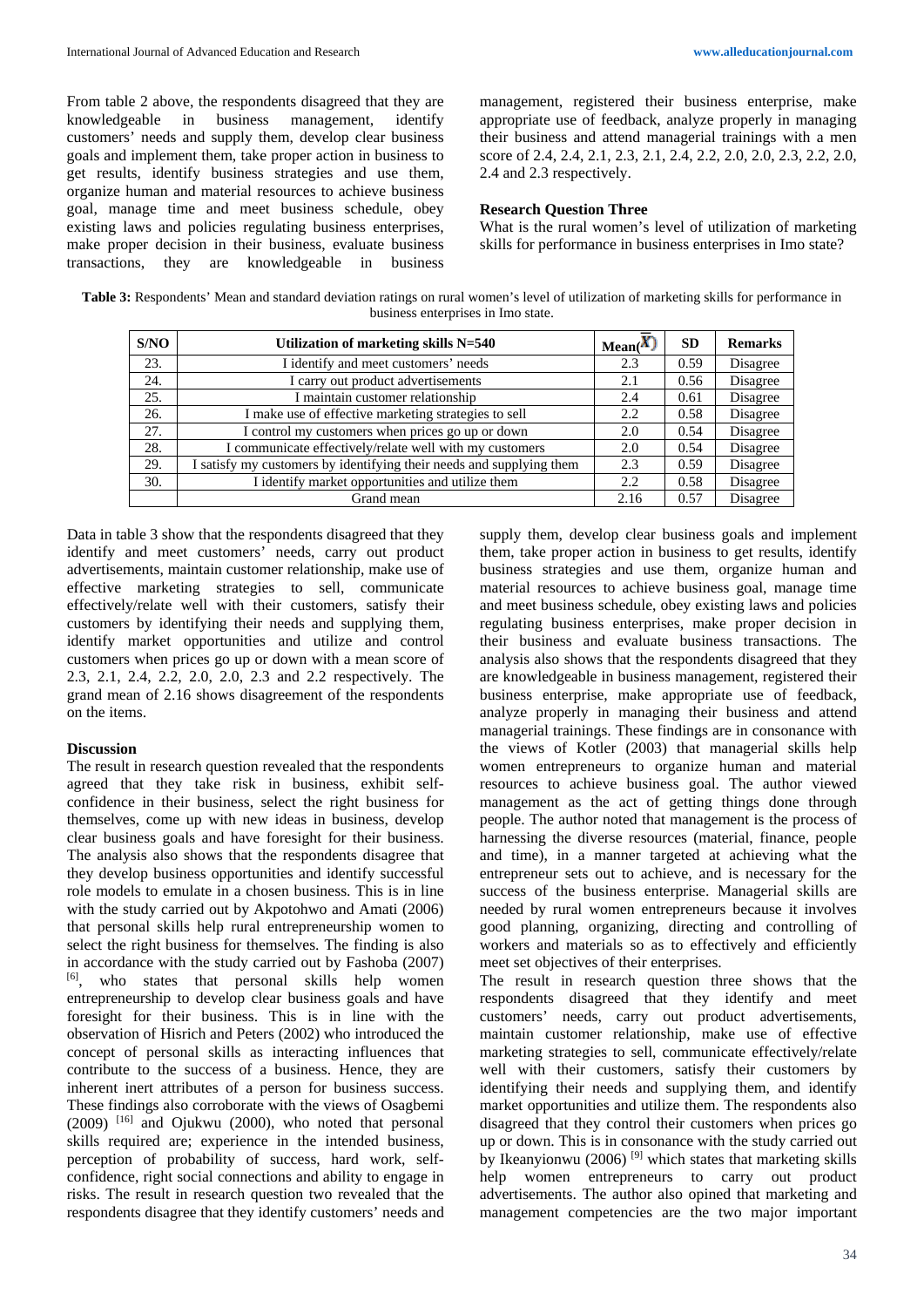competencies the rural entrepreneur should have when she plans to establish her own business. This is in accordance with Sten (2008) who states that marketing skills help women entrepreneurs to identify their customers' needs and supply them. It also agreed with Stanton cited in Okafor (2002) who saw the marketing concept as a philosophy of business that states that the customer's want for satisfaction is the economic and social justification for a firm's existence. Consequently, all company or enterprise activities must be devoted to finding out what the customers want and then satisfying those wants, while still making a profit in the long term. Marketing is an essential part of a nation's economic and cultural heritage (Osuala, 2004) <sup>[17]</sup>. Therefore, the ability to engage in the process of planning and executing the conception, pricing, promotion and distribution of ideas, goods and services, is marketing skill. That is why business people all over the world have recognized that marketing skill is very important to the success of businesses. These findings are also in line with the observations of Egbune  $(2009)$  <sup>[5]</sup> who identified important marketing skills which the entrepreneur should possess as; knowledge of seasonal fluctuation of goods, ability to determine the extent to which products will sell, familiarity with various aspects of sales and salesmanship, ability to budget and forecast, ability to determine current and future trends in sales of products, knowledge of advertising, among others.

## **Conclusion**

From the findings of the study, the researcher observed that there is a low level of utilization of entrepreneurial skills by rural women entrepreneurs for performance in small and medium enterprises in Imo state. Developing entrepreneurship skills among rural market women is very crucial, because women are known as change makers both in family and societal development. The women should be exposed to entrepreneurship skills because they are geared towards producing a self-employed and self-reliant people. From the foregoing, it is evident that entrepreneurship skills provide and direct the energies of rural women entrepreneurs for more fruitful economic endeavors. The skills will enable them work towards the realization of noble and desired successes in their business enterprises. These personal, marketing, and managerial skills help the market women to boost their productivity in their small medium enterprises. For rural women entrepreneurs to be equipped with skills, trading centres should be established by the government so that such knowledge will be imparted in them.

### **Recommendations**

Based on the findings of the study, the following recommendations were made;

- 1. Government should give women free education on entrepreneurship at all levels of education, so as to improve their entrepreneurial skills for better performance in business enterprises.
- 2. Free ICT training and seminar should be provided for the rural women so as to improve their use of ICT skills in business enterprises.
- 3. The government should encourage, support, and provide, facilities and infrastructures to promote adult literacy education for entrepreneurship development.
- 4. There is need for government to organize workshops and seminars on entrepreneurship education for rural market women in Imo state to update their skills and knowledge.
- 5. Training centres should also be established in rural areas to enable the market women acquire basic functional education.
- 6. Efforts should 1be made by the government to create awareness through media education on the benefits of economic and entrepreneurship skill development of women in the nation and family.

### **References**

- 1. Adeyemo SA. Understanding and acquisition of entrepreneurial skills: A Pedagogical re-orientation for classroom teacher in science education. Journal of Turkish Science Education. 2009; 6(3):57-65.
- 2. Akpotohwo FC, Amahi FU. Perceptions of business teacher educators and small-scale business operators on identified critical factors for a successful entrepreneurship. Business Education Journal*.* 2006; 5(2):72-81.
- 3. Baker M. Management issues in the Asia pacific. London: Jessica Kingsley, 2001.
- 4. Brown KW, Wamer AR. Economics of our free enterprise system. New York: McGraw-Hill Book Company, 2002.
- 5. Egbune AD. *How you can be self-employed in a depressed economy*. Kaduna: Jofegan Associates, 2009.
- 6. Fashoba A. How to accelerate your abilities. *Personal Finance Magazine* (Lagos), 29 September/, 2007, 17.
- 7. Gheorghe S. Enterprise, entrepreneur and entrepreneurship - the main semantic chain in contemporary economics, 2014. Retrieved from http://www.oaji.net/articles/2014/941- 1403074429.pdf&ved
- 8. Idam LE. Entrepreneurship development in Nigeria: A review. Journal of Business and Management*.* 2014; 16(1):01-07.
- 9. Ikeanyionwu S. Entrepreneurship theory and practice. Owerri: Crown Publisher (Nig) Ltd, 2006.
- 10. Kotler P. Marketing management*.* New Delhi: Prentice-Hill of India Private Limited, 2003.
- 11. Mehta A, Mehta MC. Rural women's entrepreneurship in India: Opportunities and challenges. International Conference on Humanities Geography and Economics, 2011.
- 12. Mishra AK, El-Osta HS, Shaik S. Succession decisions in U.S. family farm business. *Journal of Agricultural and Resource Economics.* 2014; 35(1):132-152.
- 13. Nande W. Entrepreneurship and Economic<br>Development. 2012. Retrieved from Development*,* 2012. Retrieved from http://www.wider.unu.edu/publications/workingers/research-papers/2008\_GB/rp\_2008-2012..
- 14. Okafor FO. Effective financial of small scale business in Nigeria. Paper presented at National Workshop on Small and Medium Enterprises by the Nigerian Stock Exchange Onitsha Branch at Zodiac Hotels, Enugu, 1999.
- 15. Olagunju YA. Entrepreneurship and small scale business enterprises development in Nigeria. Ibadan: University Press, 2015.
- 16. Osagbemi AK. Formal Entrepreneurship Theory in